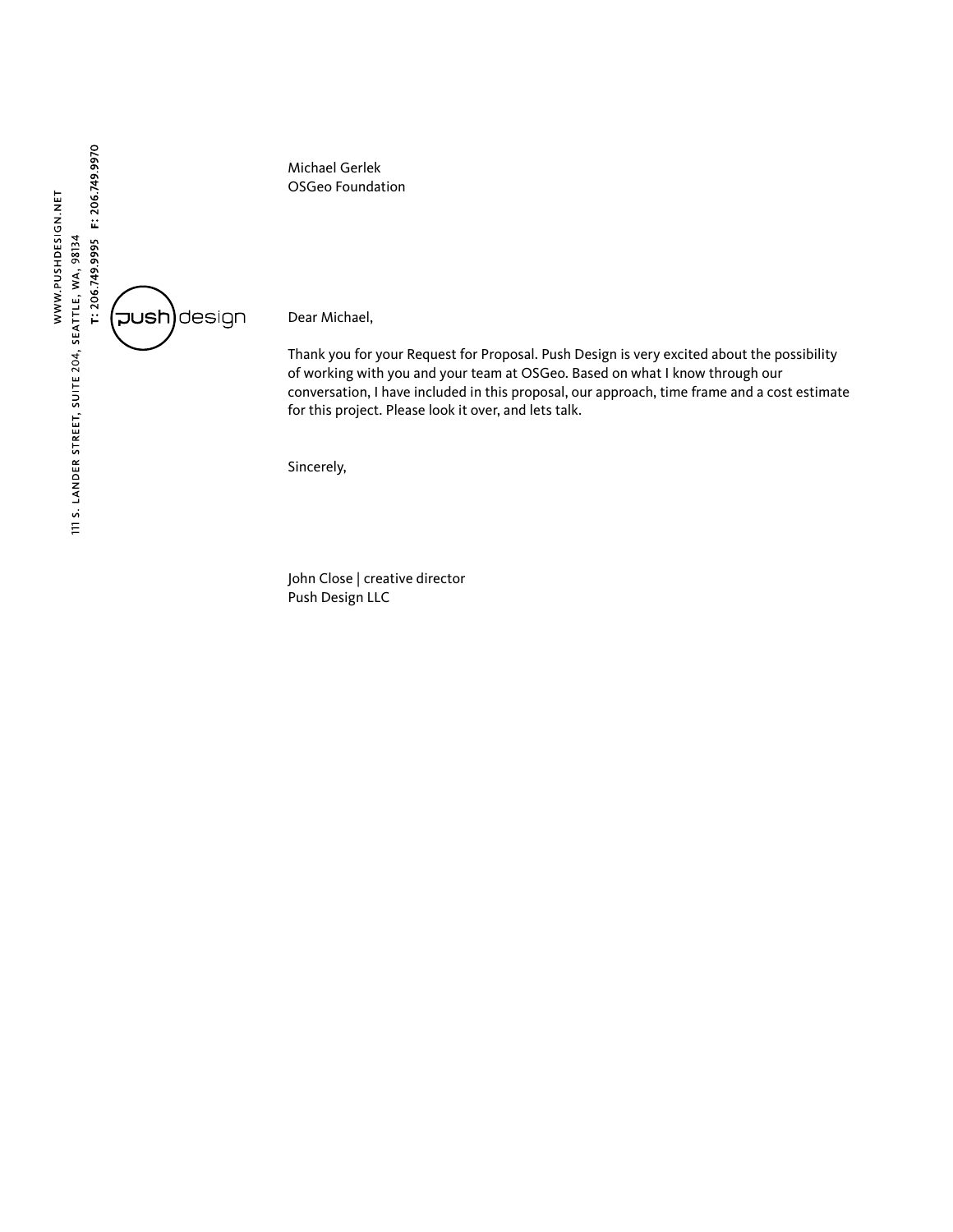## **Project Background, Overview and Objectives**

The Open Source Geospatial Foundation has been created to support and build the highestquality open source geospatial software. The foundation's goal is to encourage the use and collaborative development of community-led projects. OSGeo has asked Push Design to refine the identity for OSGeo, develop the production files for identity usage, business cards, a powerpoint template, datasheet templates and an ad.

## **Phase One: Identity Refinements**

Push Design will refine the current OSGeo identity and produce the necessary electronic files. Phase One will begin with a presentation of refinements. OSGeo will choose one and Push Design will create all the necessary production files.

# **Phase Two: Design of Marketing Collateral**

Upon approval of the identity, Push Design will create 2 different designs for business cards, powerpoint template, datasheet templates and ad templates. OSGeo will choose one direction for each. Push Design will make one round of refinements.

#### **Phase Three: Production**

Upon final approval of the materials, Push Design will create final files for the following: powerpont template, 2 actual datasheets and one final ad.

## **Phase Four: Brand Guide**

Upon the final approval of the various marketing materials, Push Design will create Brand Guidelines for OSGeo. It will contain rules for identity, typography, color palletes, usage guidelines, and secondary elements. The brandguidelines will be delivered as a PDF.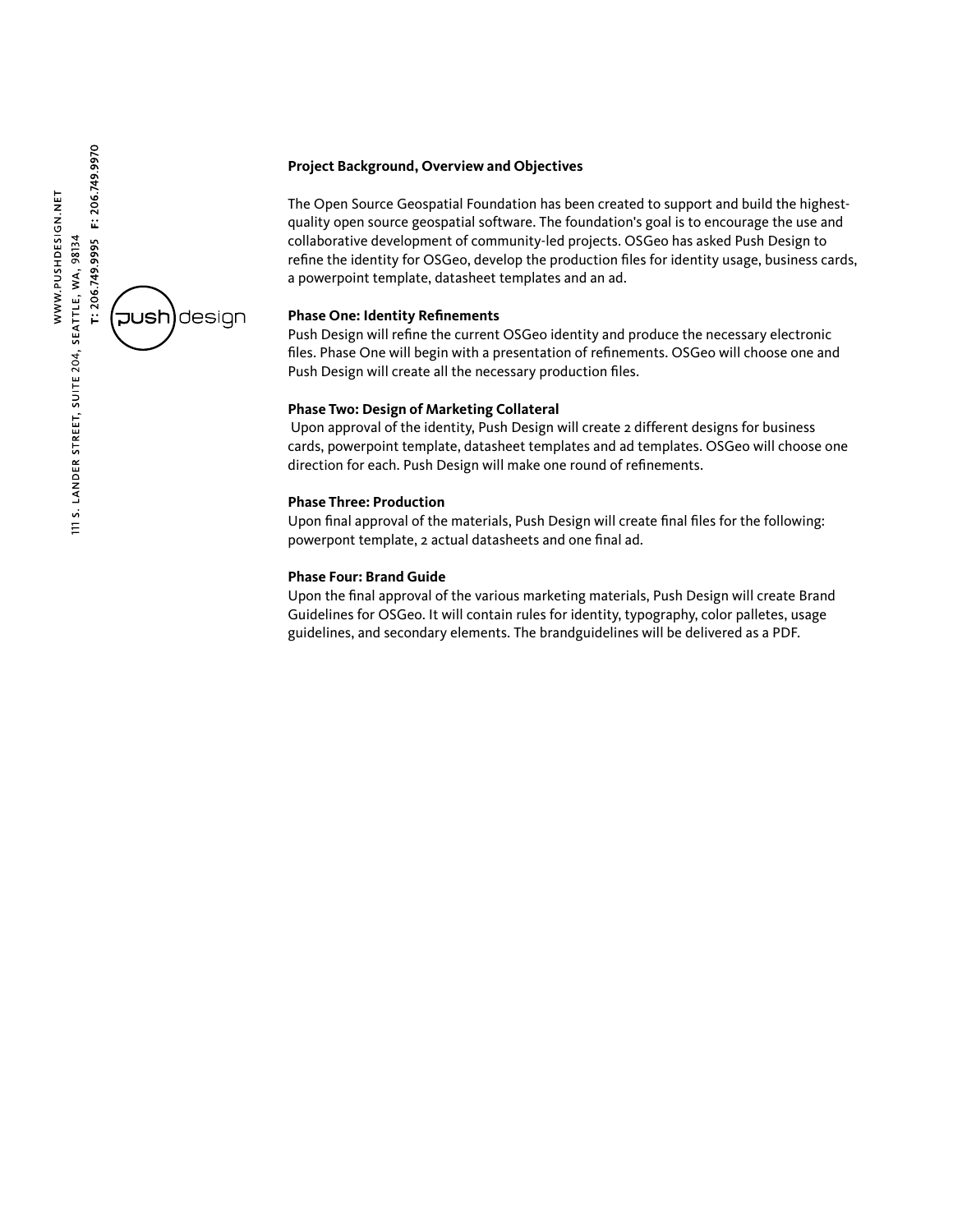

### **Estimate of costs**

Fees: The following is our fees for this project based on the information OSGeo provided. Please note that if conditions or the schedule changes, the actual price may be higher or lower. We will, however, keep you informed of any change which exceeds 10 percent of the estimate.

Expenses: Out-of-pocket expenses will be billed at a 25 percent mark up, which covers our handling costs. Such items normally include deliveries, service bureau charges, long-distance phone calls, printouts and travel expenses. We estimate total expenses for this project will be..........................\$ 200

**Estimated project cost...............................................................\$ 7,200**